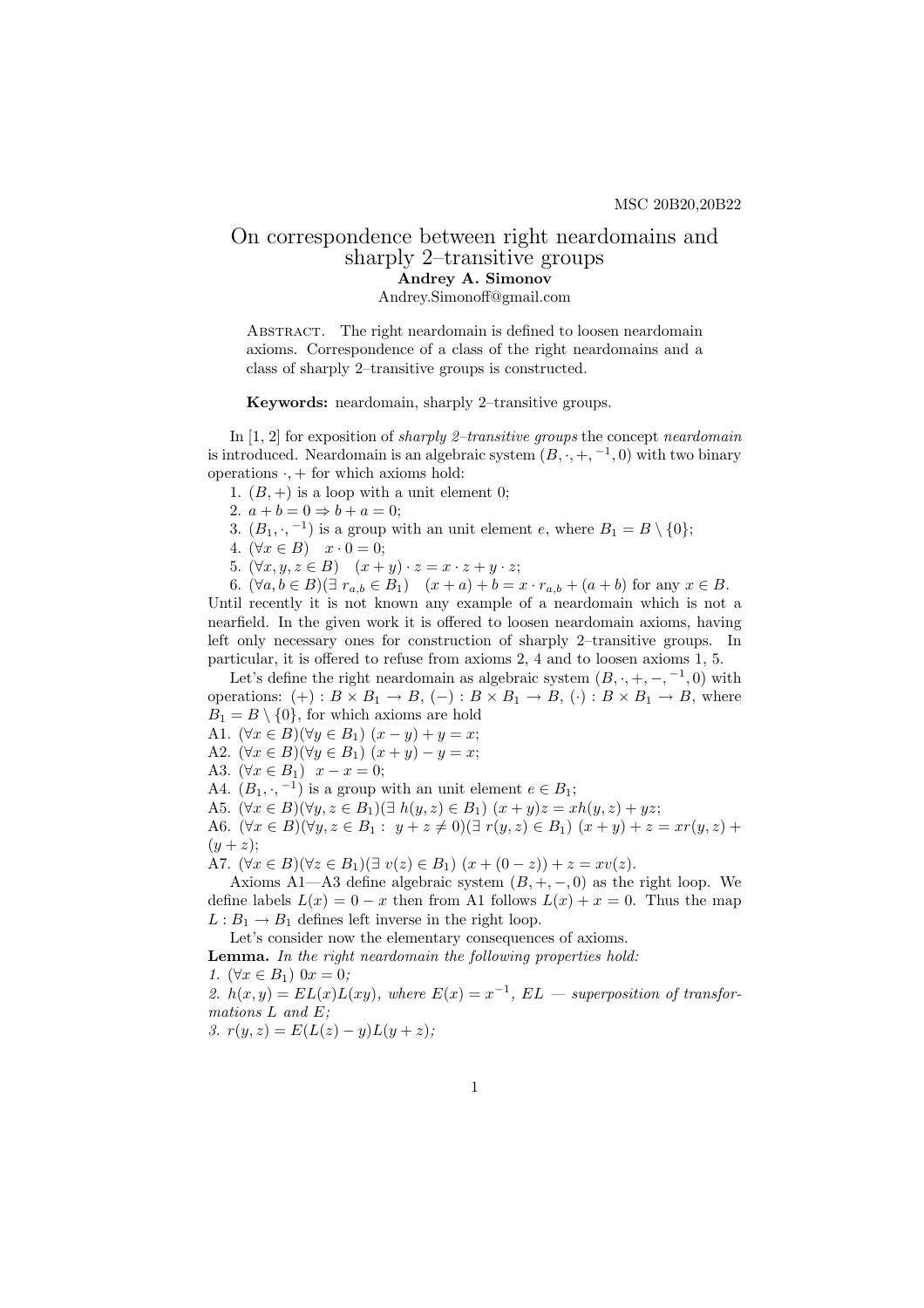4.  $x - z = xEv(z) + L(z);$ 5.  $v(z) = EL^2(z)z$ 

Let's define a map  $u : B_1 \to B$  by the rule  $u(x) = 0x$ .

From A5 follows, that  $(\forall x, y \in B_1)$   $(L(x) + x)y = L(x)h(x, y) + xy = u(y)$ , hence

$$
h(x,y) = EL(x)(u(y) - xy). \tag{1}
$$

If we will sequentially apply A5 for arbitrary  $z, t \in B_1$  then we receive:

$$
h(y, z)h(yz, t) = h(y, zt).
$$

Let's write the given equality applying the expression (1). With the reduction account, we will receive equality :  $(u(z)-yz)EL(yz) = e$ , hence,  $u(z) = L(yz) +$  $yz = 0$ . Thus, the first and second conditions of the lemma are satisfied.

Let's consider now consequences from A6. Let  $x = L(y + z)(r(y, z))^{-1} \Rightarrow$  $(L(y + z)(r(y, z))^{-1} + y) + z = 0$ , whence we will receive the expression from the third condition of the lemma.

In the case when  $y + z = 0$ , we will consider consequences from A7 and A2:  $x + L(z) = xv(z) - z$ . We define  $x' = xv(z)$ , hence the fourth condition of the lemma is fulfilled  $x'E(v(z)) + L(z) = x' - z$ .

Let's note A2 with the condition of the received expression  $(x + z) - z =$  $(x + z)Ev(z) + L(z) = x$ . At  $x = 0$  we will receive equality  $zEv(z) + L(z) = 0$ . Then with the account  $L^2(x) = LL(x)$ , we will come to justice of the fifth condition of the lemma.  $\Box$ 

The operation " $-$ " is expressed through the operations " $+$ ", " $\cdot$ ", L, E hence we will understand algebraic system  $(B, \cdot, +, -, -1, 0)$  as  $(B, \cdot, +, -1, L, 0)$ .

Let's consider the algebraic system  $(H, \cdot, \phi, \neg A, 0)$  from [3], with the operations:

$$
(\cdot): H \times H_1 \to H, \phi: H \to H, \text{ where } H_1 = H \setminus \{0\},\
$$

for which the following axioms are fulfilled:

F1.  $(H_1, \cdot, -1)$  is a group with an unit element e;

- F2.  $0x = 0, x \in H_1$ ;
- F3.  $\phi(e) = 0;$

F4.  $\phi(\phi(x)\phi(y)) = \phi(x\phi(y^{-1}))y, x \in H, y \in H_1 \setminus \{e_1\},\$ 

The similar algebraic system was investigated in [4].

**Theorem 1.** The class of algebraic systems  $(B, \cdot, +, -1, L, 0)$  and  $(B, \cdot, -1, \phi, 0)$ are rational equivalent.

Let's introduce a map  $\phi : B \to B$ , defined in an aspect  $\phi(x) = x(0 - e) + e =$  $xa+e$ . Let's calculate quadrate of function  $\phi$  taking into account the conditions two and five of the lemma:

$$
\phi^{2}(x) = (xa + e)a + e = (xL(a) + a) + e = xL(a)EL^{2}(e) = x.
$$

From the definition follows  $\phi(e) = a + e = 0$  and  $\phi(0) = e$ . By means of the map  $\phi$  it is possible to express additive operation. Really,  $\phi(x)y = (xa + e)y$  $xL(y) + y$ , hence, if  $x = zEL(y)$ , then  $z + y = \varphi(zEL(y))y$ . Let's rewrite now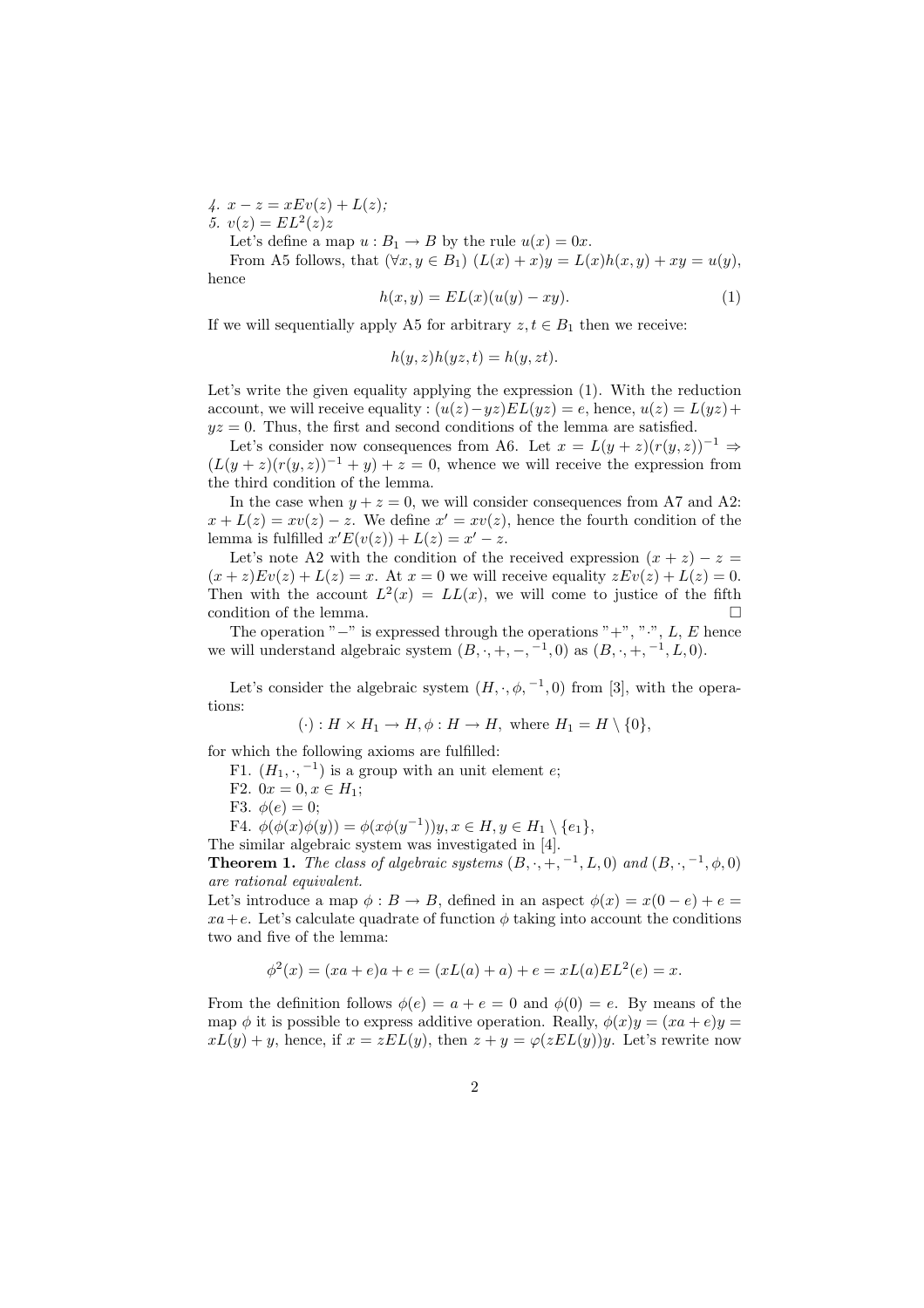identity from A2:  $z = (z + y) - y = \phi(zEL(y))y - y$ . Having introduced labels  $t = \phi(zEL(y))y$ , we express  $z = \phi(ty^{-1})L(y)$ , then  $t - y = \phi(ty^{-1})L(y)$ .

Calculating the value  $t = (x + z) - (y + z)$  in the case  $y \neq L(z)$ , useing at first A2:  $(x + z) = t + (y + z)$ , and then the third identity of the lemma:  $(x + z) = (t(r(y, z))^{-1} + y) + z$ . Applying twice identity from A2, we have the identity:

$$
(x + z) - (y + z) = (x - y)(L(z) - y)^{-1}L(y + z).
$$

Let's rewrite the given identity with the account  $y \neq e, z = L^{-1}(e)$  replacing additive binary operations by their expressions through the function  $\phi$ :

$$
\phi(\phi(x)E\phi(y)) = \phi(xy^{-1})E\phi E(y) = \phi(xy^{-1})E\phi E(y).
$$
\n(2)

At  $x = 0$  this identity takes a simple form  $\phi E \phi(y) = E \phi E(y)$ , using it, we note identity (2) for  $y = E\phi E(t)$ :

$$
\phi(\phi(x)\phi(t)) = \phi(x\phi E(t))t.
$$
\n(3)

Thus, we have the map  $\mathbb{A} : (B, \cdot, +, -1, L, 0) \to (B, \cdot, -1, \phi, 0).$ 

Let's make the inverse construction. We will consider expression from F4 at  $x = e, y = t^{-1}$ , then under condition F2 and F3 we come to equality  $\varphi^2(t) = \varphi(0)t$ . On one hand  $\varphi^4(t) = (\varphi(0))^2 t$ , and on the other hand  $\varphi^4(t) =$  $\varphi(\varphi^2(\varphi(t))) = \varphi(\varphi(0)\varphi(t))$ . It is also possible to note the last expression with the account F4 and F2:  $\varphi(\varphi(0)\varphi(t)) = \varphi(0\varphi(t^{-1}))t = \varphi(0)t$ . Thus, we come to equality  $\varphi^2(0) = \varphi(0)$ , hence,  $\varphi(0) = e$  and  $\varphi^2(t) = t$ .

From F4 for  $x = E\varphi E(y)$  follows, that  $(\forall y \in B_1 \setminus \{e\}) \varphi E\varphi(y) = E\varphi E(y)$ . By means of arbitrary bijection  $L : B_1 \to B_1$  we introduce operations

$$
x + y = \varphi(xEL(y))y, \ x - y = \varphi(xy^{-1})L(y).
$$

With the account of F2, F3 and  $\varphi^2 = id$  it is easy to check up the performance of the axioms A1—A3 of the right loop. The performance A5 follows from the operation definition:

$$
(x+y)z = \varphi(xEL(y))yz = \varphi(xEL(y)L(yz)EL(yz))yz = xEL(y)L(yz) + yz.
$$

Then we take advantage of identities  $\varphi^2 = id$ ,  $\varphi E \varphi = E \varphi E$  and F4 to receive A6:

$$
(x + y) + z = \varphi(\varphi(xEL(y))yEL(z))z =
$$

$$
\varphi(xEL(y)\varphi E\varphi(yEL(z)))\varphi(yEL(z))z =
$$

$$
\varphi(xEL(y)\varphi E\varphi(yEL(z))L[\varphi(yEL(z))z]EL[\varphi(yEL(z))z])\varphi(yEL(z))z =
$$

$$
xEL(y)\varphi E\varphi(yEL(z))L[\varphi(yEL(z))z] + (y + z) =
$$

 $xE(\varphi(L(z)E(y))L(y))L[\varphi(yEL(z))z]+ (y+z) = xE(L(z)-y)L(y+z)+(y+z).$ Now we take advantage of identity  $\varphi^2 = id$  for construction of expression A7:

$$
(x+L(z)) + z = \varphi(\varphi(xEL^2(z))L(z)EL(z))z = \varphi^2(xEL^2(z))z = xEL^2(z)z.
$$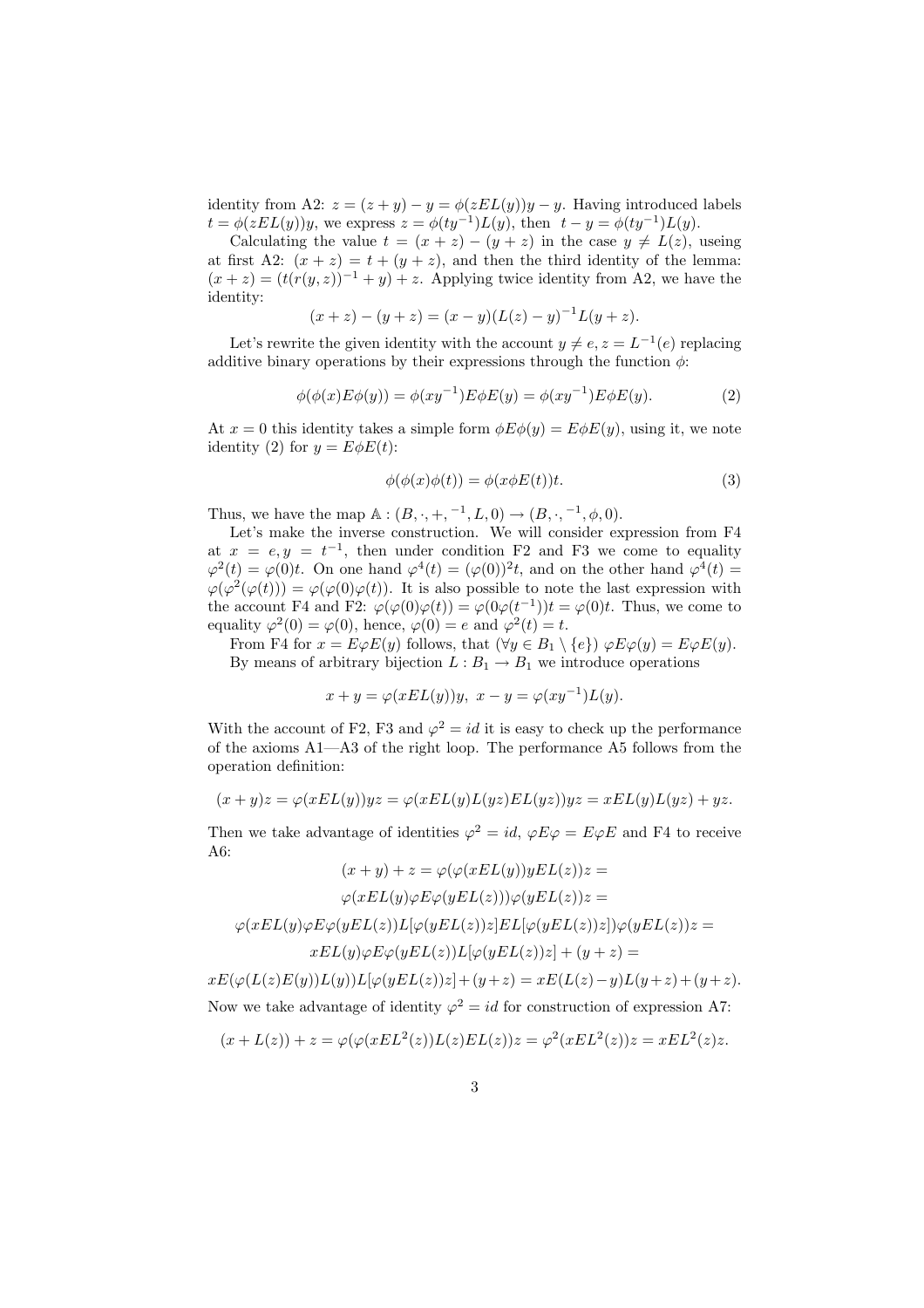For any bijection L we have constructed the map  $\mathbb{F}_L : (B, \cdot, -1, \varphi, 0) \to (B, \cdot, +, -1, \cdot)$ L, 0) so, that the algebraic systems  $(B, \cdot, -1, \varphi, 0)$  and  $\mathbb{A} \circ \mathbb{F}_L(B, \cdot, -1, \varphi, 0)$  are isomorphic. In the opposite direction the algebraic systems  $(B, \cdot, +', -1, L', 0)$ and  $\mathbb{F}_L \circ \mathbb{A}(B_1, 0, L', \cdot, +')$  are isomorphic only at  $L = L'$ .  $\Box$ 

The group  $T_2(B)$  of transformations of a set B is called sharply 2–transitive group, if for arbitrary pairs  $(x_1, x_2) \neq (y_1, y_2) \in \widehat{B}^2$ , where  $\widehat{B}^2 = B^2 \setminus \{(x, x) | x \in$ B} there exists an unique element  $q \in T_2(B)$  for which the equalities  $q(x_1) = y_1$ and  $q(x_2) = y_2$  are held.

**Theorem 2.** The class of algebraic systems  $(B, \cdot, -1, \varphi, 0)$  and the class of sharply 2-transitive groups  $T_2(B)$  are rational equivalent. On the set  $\widehat{B}^2$  we define a function  $f : B \times \widehat{B}^2 \to B$  as

$$
f(x, y_1, y_2) = \varphi(x\varphi(y_1y_2^{-1}))y_2,
$$
\n(4)

if  $y_2 \neq 0$  and  $f(x, y_1, 0) = xy_1$  otherwise. Not to consider two cases separately, we, by means of multiplicative partial operation  $(\cdot): B \times B_1 \to B$ , define the groupoid on B so, that  $(\forall x \in B)$   $x0 = \varphi(x)$ ,  $0^{-1} = 0$ .

Let's define a binary operation G on the set  $\widehat{B}^2$  in the form

$$
\begin{pmatrix} x_1 \\ x_2 \end{pmatrix} \begin{pmatrix} y_1 \\ y_2 \end{pmatrix} = \begin{pmatrix} f(x_1, y_1, y_2) \\ f(x_2, y_1, y_2) \end{pmatrix} = \begin{pmatrix} \varphi(x_1 \varphi(y_1 y_2^{-1})) y_2 \\ \varphi(x_2 \varphi(y_1 y_2^{-1})) y_2 \end{pmatrix}.
$$
 (5)

Supposing, that there are pairs  $(x_1, x_2) \neq (y_1, y_2) \in \widehat{B}^2$ , that  $f(x_1, y_1, y_2) =$  $f(x_2, y_1, y_2)$ . Then, for  $y_2 \neq 0$  after multiplication of the both parts of equality on  $y_2^{-1}$  and transformations by the function  $\varphi$ , we will come to equality  $x_1\varphi(y_1y_2^{-1}) = x_2\varphi(y_1y_2^{-1})$  from which follows, that  $x_1 = x_2$ . At  $y_2 = 0$  we get the equality  $x_1y_1 = x_2y_1$ , hence,  $x_1 = x_2$ . We have come to an inconsistency. Thus, the operation G, defined above, is a groupoid.

It is easy to check, that the pair  $(e, 0) \in \widehat{B}^2$  is the left and the right unit element. Now we check the associativity:

$$
\varphi(\varphi(x_i\varphi(y_1y_2^{-1}))y_2\varphi(z_1z_2^{-1}))z_2 = \varphi(\varphi(x_i\varphi(y_1y_2^{-1}))\varphi\varphi(y_2\varphi(z_1z_2^{-1})))z_2 =
$$
  

$$
\varphi(x_i\varphi(y_1y_2^{-1})\varphi E\varphi(y_2\varphi(z_1z_2^{-1})))\varphi(y_2\varphi(z_1z_2^{-1}))z_2 =
$$
  

$$
\varphi(x_i\varphi(y_1\varphi(z_1z_2^{-1})E\varphi(y_2\varphi(z_1z_2^{-1})))\varphi(y_2\varphi(z_1z_2^{-1}))z_2.
$$

We have come to a semigroup with a unit element. We will discover now the left inverse:

$$
\left(\begin{array}{c} x_1 \\ x_2 \end{array}\right)^{-1} \left(\begin{array}{c} x_1 \\ x_2 \end{array}\right) = \left(\begin{array}{c} \varphi(x_2^{-1}) E \varphi(x_1 x_2^{-1}) \\ E \varphi(x_1 x_2^{-1}) \end{array}\right) \left(\begin{array}{c} x_1 \\ x_2 \end{array}\right) = \left(\begin{array}{c} e \\ 0 \end{array}\right).
$$

Let's check that it is also the right inverse:

$$
\varphi(x_i\varphi(\varphi(x_2^{-1})E\varphi(x_1x_2^{-1})\varphi(x_1x_2^{-1})))E\varphi(x_1x_2^{-1}) = \varphi(x_ix_2^{-1})E\varphi(x_1x_2^{-1}).
$$

Thus, we defined that G is a group, but since it operates on the set  $\widehat{B}^2$  sharply transitive, then the group  $G$  at an operation on the set  $B$  it will be sharply 2-transitive, hence, we have constructed the map  $\mathbb{G}:(B,\cdot, ^{-1},\varphi,0)\to T_2(B)$ .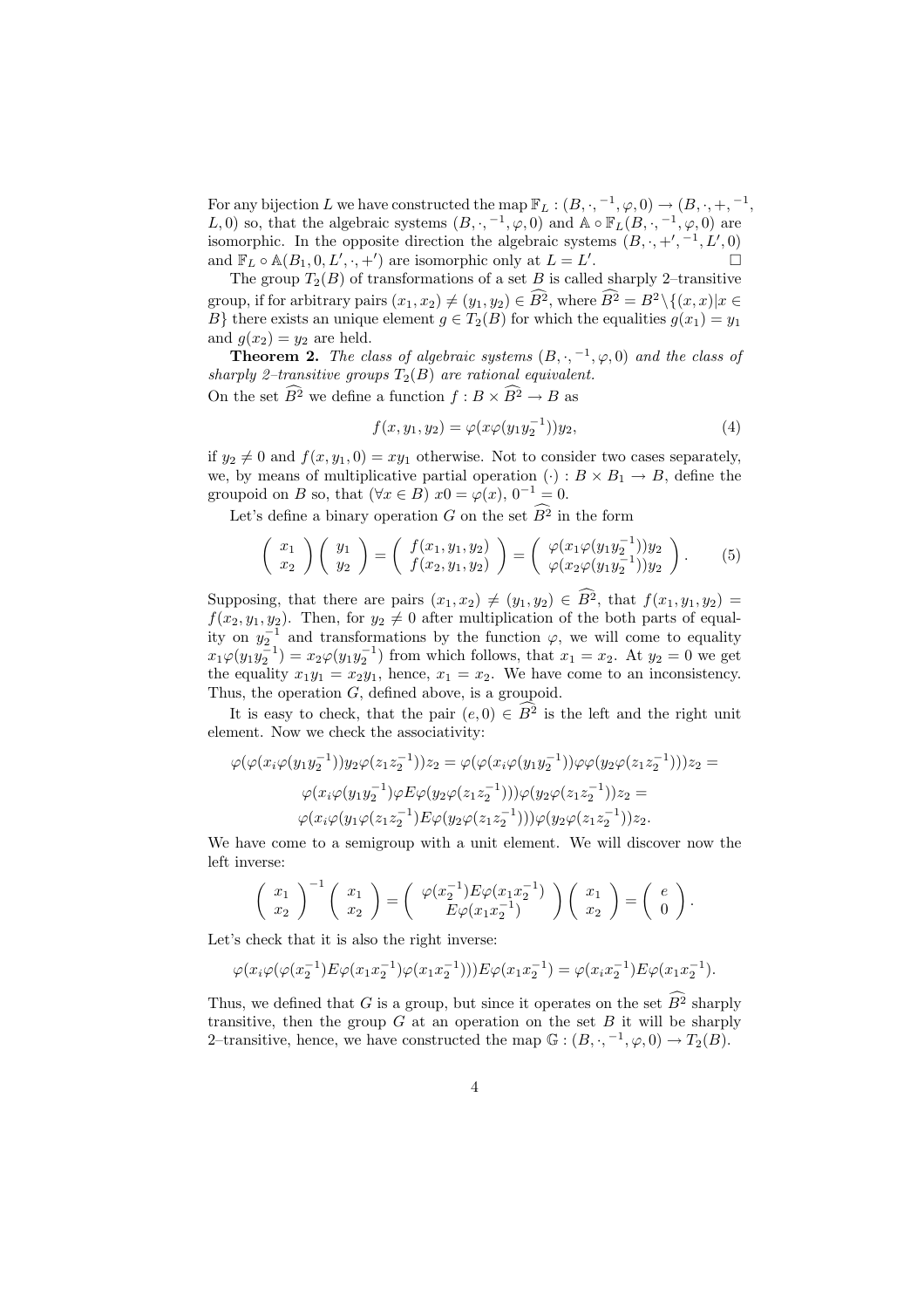Now we make the inverse construction and on a group  $T_2(B)$  we will construct an algebraic system  $(B, \cdot, -1, \phi, 0)$ . For an arbitrary pair  $(e_1, e_2) \in \widehat{B}^2$  it is possible to construct the bijective map  $T_2(B) \to \widehat{B}^2$ , putting in correspondence to an element  $q \in T_2(B)$  the pair  $[x_1, x_2]$  so that

$$
(e_1, e_2) \cdot g = (e_1, e_2) \cdot [x_1, x_2] = (e_1 \cdot [x_1, x_2], e_2 \cdot [x_1, x_2]) = (x_1, x_2). \quad (6)
$$

The given bijection induces the isomorphic group  $G \simeq T_2(B)$  on the set of pairs  $B^2$ . The pair  $[e_1, e_2]$  is an unit of the group G.

At serial transformation of the pair  $(e_1, e_2)$  by elements  $[x_1, x_2]$  and  $[y_1, y_2]$ we come to equality:

$$
[x_1, x_2][y_1, y_2] = [x_1 \cdot [y_1, y_2], x_2 \cdot [y_1, y_2]], \tag{7}
$$

from which, with the account (6), follows, that on a subset  $B_1 = \{x \in B | [x, e_2] \in$ G} it is possible to introduce the group structure naturally. The map  $e_1 \cdot [x, e_2] \mapsto$ x induces on  $B_1$  a group structure. Multiplication in the group  $B_1$ , as well as in the group  $T_2(B)$  we will write without a point. We will expand the group operation to a partial operation  $B \times B_1 \rightarrow B$ , having predetermined it in an aspect  $e_2y = e_2 \cdot [y, e_2] = e_2$  so, that  $e_2$  will be the left zero in a partial operation  $(\cdot) : B \times B_1 \rightarrow B.$ 

From (6) and (7) follows,  $[e_2, e_1]$  is an involution of G. We define  $\phi : B \to B$ in an aspect  $\phi(x) = x \cdot [e_2, e_1]$ , then  $\phi(e_1) = e_2$  and

$$
[e_2, e_1][x_2, x_1] = [x_1, x_2] = [\phi(x_1), \phi(x_2)][e_2, e_1].
$$
\n(8)

For an arbitrary  $[e_1, x_2] \in G$ , at  $x_2 \in B_1 \setminus \{e_1\}$  it is possible to note:

$$
[e_1, x_2] = [x_2^{-1}, e_1][x_2, e_2] = [\phi(x_2^{-1}), e_2][e_2, e_1][x_2, e_2].
$$

On the other hand, with the account (8) for  $[e_1, x_2]$  it is fair

$$
[e_1, x_2] = [e_2, e_1] [\varphi(x_2), e_2] [e_2, e_1].
$$

Having taken advantage of the two received expressions and equating outcomes of transformation arbitrary  $t \in B$  by element  $[e_1, x_2] \in G$ , we come to identity:

$$
\phi(\phi(t)\phi(x_2)) = \phi(t\phi(x_2^{-1}))x_2, \ t \in B, x_2 \in B_1 \setminus \{e_1\}.
$$

The map  $\mathbb{F}_{(e_1,e_2)}: T_2(B) \to (B, \cdot, -1, \phi, 0)$  is constructed, putting in correspondence to group  $T_2(B)$  algebraic system  $(B, \cdot, -1, \phi, 0)$ .

Let's notice still, that for arbitrary  $[x_1, x_2] \in T_2(B)$  it is possible to note:

$$
[x_1, x_2] = \begin{cases} [\phi(x_1 x_2^{-1}), e_2][e_2, e_1][x_2, e_2], & x_2 \in B_1, \\ [x_1, e_2], & x_2 = e_2. \end{cases}
$$

Then for arbitrary  $t \in B$  under condition of  $x_2 \neq e_2$  and  $t \cdot [x_1, e_2] = tx_1$  the equality:

$$
t \cdot [x_1, x_2] = t \cdot [\phi(x_1 x_2^{-1}), e_2][e_2, e_1][x_2, e_2] = \phi(t\phi(x_1 x_2^{-1}))x_2 \tag{9}
$$